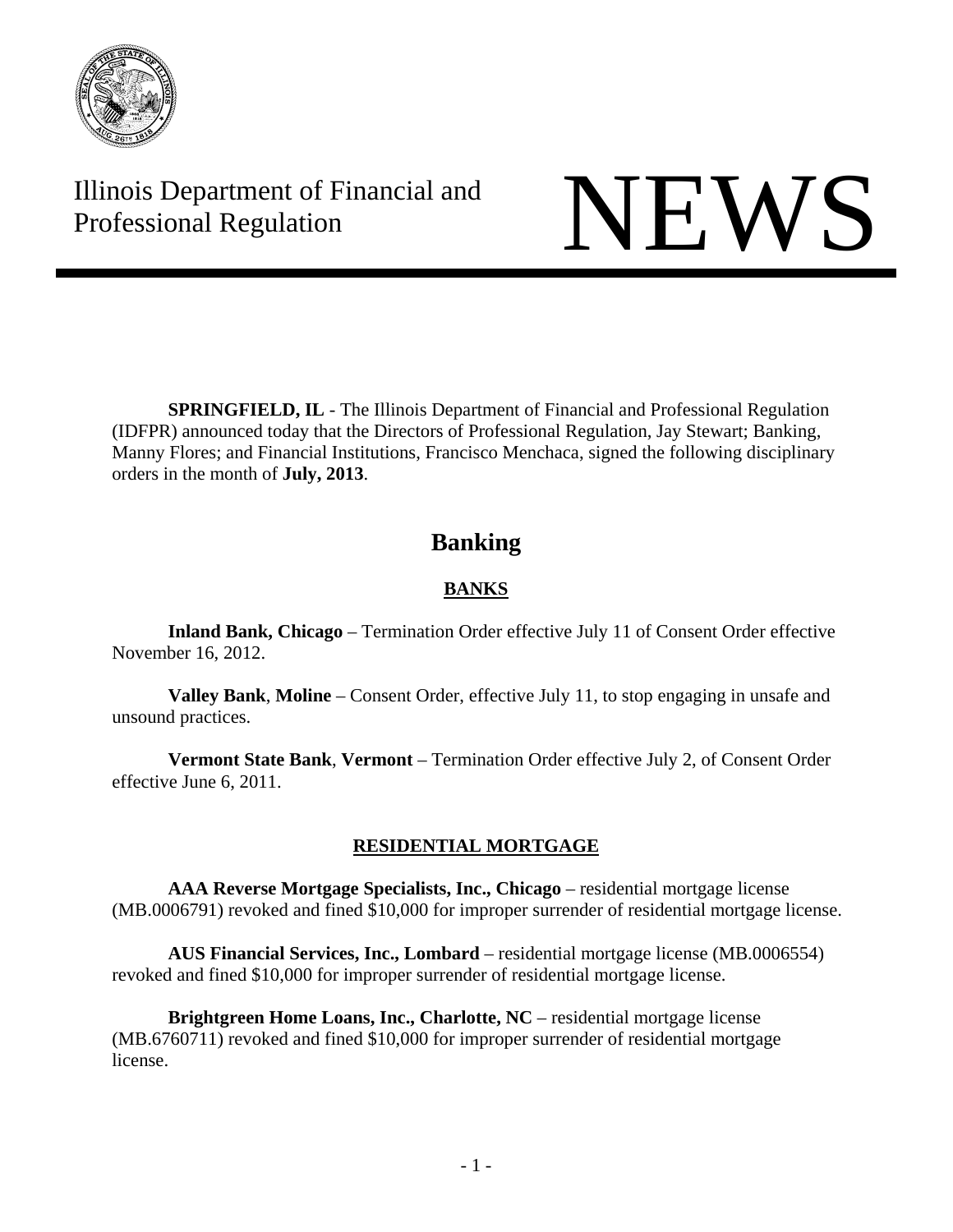**First Equity Home Loans, LLC, Crestwood** – residential mortgage license (MB.6760771) entered into a Consent Order with the Department agreeing to comply with requirements of the Anti-Predatory Lending Database and rescinding the Department's prior Order assessing fine.

 **Fox Financial, LLC, Mokena** – residential mortgage license (MB.0006274) revoked and fined \$10,000 for improper surrender of residential mortgage license.

 **Guaranteed Rate, Inc., Chicago** – residential mortgage license (MB.0005932) entered into a Consent Order with the Department agreeing to comply with requirements of the Anti-Predatory Lending Database and rescinding the Department's prior Order assessing fine.

 **Key Mortgage Services, Inc., Schaumburg** – residential mortgage license (MB.0001012) entered into a Consent Order with the Department agreeing to comply with requirements of the Anti-Predatory Lending Database and reducing the Department's assessed fine.

 **Molly MacWill Mortgage, LLC, Hinsdale** – residential mortgage license (MB.6760793) revoked and fined \$10,000 for improper surrender of residential mortgage license.

**Mortgage Direct, Inc., Chicago** – residential mortgage license (MB.6759244) revoked and fined \$10,000 for improper surrender of residential mortgage license.

**PMC Bancorp (Inc.), City of Industry, CA** – residential mortgage license (MB.6760460) revoked and fined \$10,000 for improper surrender of residential mortgage license.

**Source Financial, Incorporated, Alton** – residential mortgage license (MB.6760795) revoked and fined \$10,000 for improper surrender of residential mortgage license.

**Paramount Home Loan Corporation, Schaumburg – residential mortgage license** (MB.6760625) revoked and fined \$10,000 for improper surrender of residential mortgage license.

 **United Funding Mortgage Corp., Alpharetta, GA** – residential mortgage license (MB.6760749) revoked and fined \$10,000 for improper surrender of residential mortgage license.

# **Financial Institutions**

## **CREDIT UNIONS**

 **M.E.A. Credit Union, 2 Sage Drive, Monticello** – civil penalty of \$100 assessed and due for violation of Section 190.165 (Business Loans) of the Illinois Credit Union administrative rules.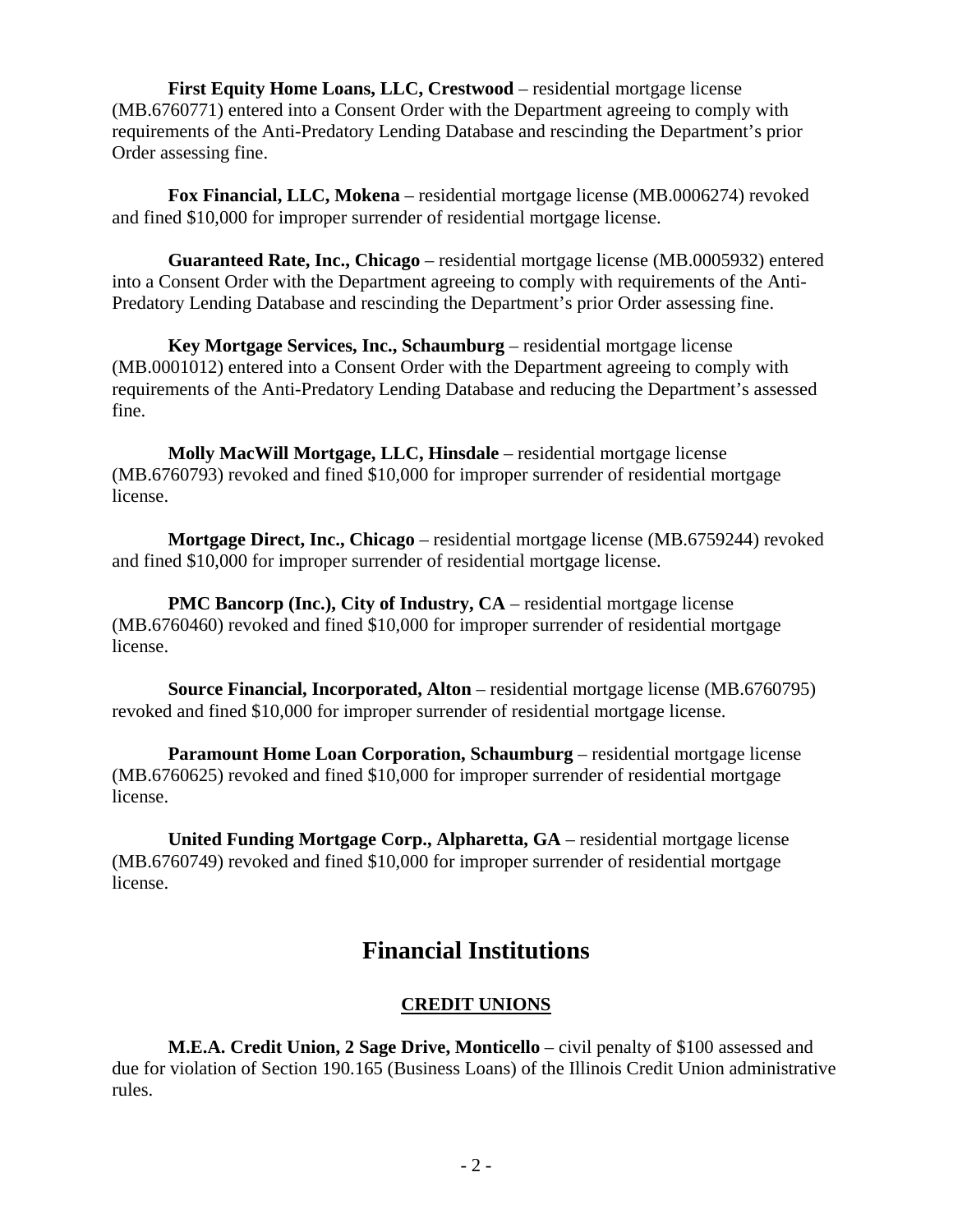#### **CURRENCY EXCHANGE**

 **26th & Central Park Currency Exchange, Inc., 3540 W. 26th Street, Chicago –**  currency exchange license (2250) fined \$2,000 for providing a service that has not been authorized by the Secretary and for charging an additional fee ("travel fee") causing the resulting fee in excess of the maximum permissible check cashing fee.

#### **CONSUMER CREDIT**

*If a licensee has exercised its right to a hearing pursuant to statute, an order on this list may not be final.*

 **A-All Loans, Inc., Chicago** – PLRA license (1889) fined \$2,000 for the following violations: Lender did not input accurate information into the database to determine if the obligor was eligible for a loan. Lender made an installment payday loan exceeding 22.5% of the obligor's gross monthly income or Lender made a payday loan exceeding 25% of the obligor's gross monthly income.

 **A-All Loans, Inc., Chicago** – CILA license (3603) fined \$1,000 for the following violation: Improper simple interest calculations.

 **ABC Consumer Loans, LLC, Metropolis** – CILA license (2930) fined \$10,300 for the following violations: Security is not properly disclosed. Repossession file does not contain a copy of the condition of collateral at the time of repossession. Lender made a Consumer loan exceeding 36% Annual Percentage Rate.

 **Advance America, Cash Advance Centers of IL, Inc., Mundelein** – PLRA license (1030) fined \$1,675 for the following violations: The loan document or other legal instrument contains blanks. Security is not properly disclosed. Executed copy of paid contract or other legal document retained in file but not stamped "PAID IN FULL" or equivalent.

 **Advance America, Cash Advance Centers of IL, Inc., Decatur –** PLRA license (1067) fined \$2,000 for the following violations: Lender did not input accurate information into the database to determine if the obligor was eligible for a loan. licensee did not refund unearned finance charges based on the actuarial method.

 **America's Financial Choice, Inc., Mattoon** – CILA license (2831) fined \$3,050 for the following violations: Improper simple interest calculations. Documentation is not in file to indicate lien was released or title was returned to borrower on a title-secured loan within 24 hours or 5 days if paid by check.

 **Check Into Cash of Illinois, LLC, Decatur** - CILA license (1227) fined for \$2,675 for the following violations: Documentation is not in file to indicate lien was released or title was returned to borrower on a title-secured loan within 24 hours or 5 days if paid by check. Repossession file does not contain a copy of the condition of collateral at time of repossession. Executed Copy of paid contract or other legal document retained in file but not stamped "PAID IN FULL" or equivalent.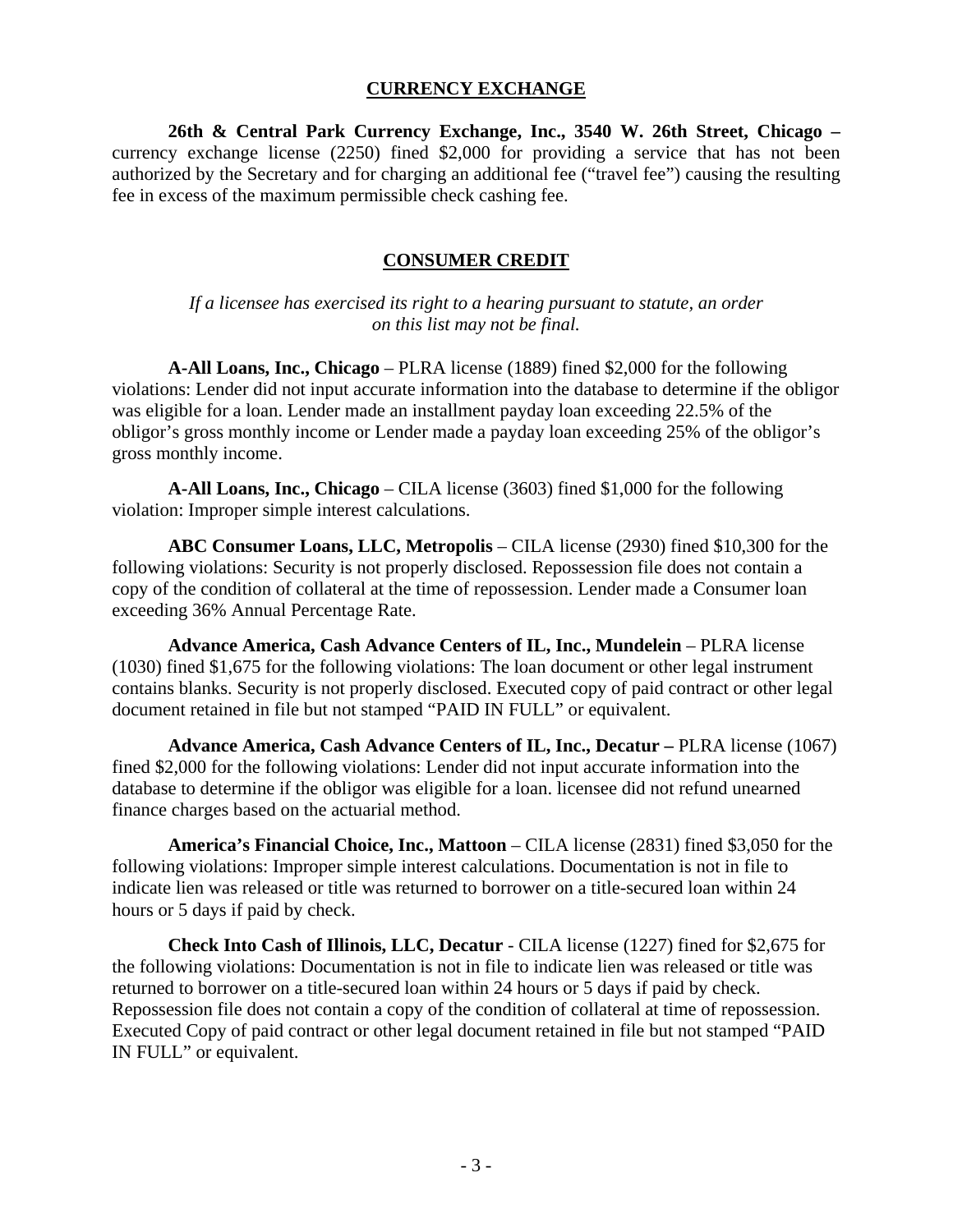**Check Into Cash of Illinois, LLC, Collinsville** –PLRA license (1206) fined \$6,000 for the following violation: The loan contract does not state the interest rate, agreed upon by the licensee and the borrower, that the licensee charges, contracts for, and receives upon the principal amount.

 **Courtesy Loans of Illinois, LLC, Paris** – CILA license (2957) fined \$3,500 for the following violations: The lender did not obtain the borrower's most recent income documentation available at the time the loan was made. Lender did not obtain any documentation of the borrower's income before making a small consumer loan.

 **First American Cash Advance, Inc., Chicago** – CILA license (3206) fined \$4,250 for the following violations: Lender made a Small consumer loan exceeding 99% Annual percentage rate. Lender did not input information into the database within 90 days after making a Small consumer loan. Small consumer loan is not fully amortized or is not repayable in substantially equal installments.

 **Illinois Title Loans, Inc., Peoria** – CILA license (1367) fined \$2,150 for the following violations: Documentation is not in file to indicate lien was released or title was returned to borrower on a title-secured loan within 24 hours or 5 days if paid by check. Title-secured lender did not obtain borrower's most recent income documentation available at the time the loan was made. Executed Copy of paid contract or other legal document retained in file but not stamped "PAID IN FULL" or equivalent.

 **Illinois Title Loans, Inc., Granite City –** CILA license (1368) fined \$2,025 for the following violations: Original documents, or approved equivalent, not cancelled or returned following payoff. Lender did not obtain any official documentation of the borrower's income before making a payday or title-secured loan.

 **Illinois Title Loans, Inc., Moline** – CILA license (1433) fined \$1,150 for the following violations: The loan document or other legal instrument contains blanks. Title-secured lender did not obtain borrower's most recent income documentation available at the time the loan was made.

 **Illinois Title Loans, Inc., Chicago** – CILA license (1782) fined \$2,150 for the following violations: Lender did not immediately take possession of the original title registered to the borrower(s) on the title-secured loan. Lender did not obtain any official documentation of the borrower's income before making a payday or title-secured loan.

**Illinois Title Loans, Inc., Chicago** – CILA license (1950) fined \$1,000 for the following violation: Lender did not obtain any official documentation of the borrower's income before making a payday or title-secured loan.

**Illinois Title Loans, Inc., Joliet** – CILA license (1953) fined \$2,250 for the following violations: Original documents, or approved equivalent, not cancelled or returned following payoff. Lender did not immediately take possession of the original title registered to the borrower(s) on the title-secured loan. Lender made a title-secured loan with a scheduled monthly payment exceeding 50% of the obligor's gross monthly income.

 **Midwest Title Loans, Inc., Naperville** - CILA license (3707) fined for \$3,150 for the following violations: Lender did not immediately take possession of the original title registered to the borrower(s) on the title-secured loan. Documentation is not in file to indicate lien was released or title was returned to borrower on a title-secured loan within 24 hours or 5 days if paid by check. Lender did not obtain any official documentation of the borrower's income before making a payday or title-secured loan.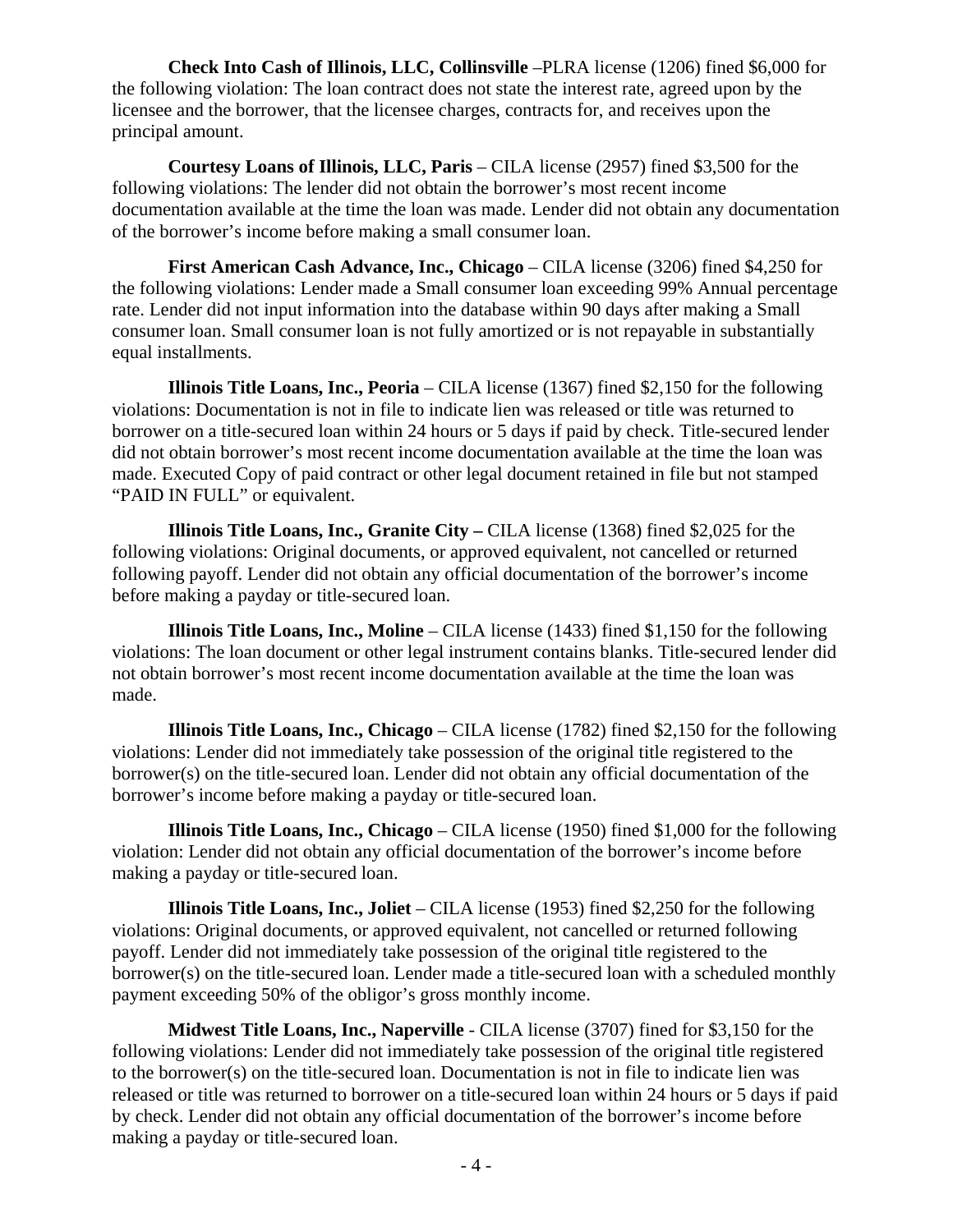**Personal Finance Company, LLC, Jacksonville** –CILA license (2310) fined \$1,375 for the following violations: Original documents, or approved equivalent, not cancelled or returned following payoff. Rebates not applied as of date of death. Security is not released.

 **QC Financial Services, Inc., Chicago Heights** – CILA license (3216) fined \$3,075 for the following violations: Documentation is not in file to indicate lien was released or title was returned to borrower on a title-secured loan within 24 hours or 5 days if paid by check; licensee did not properly update the state database with the required information on the day the transaction or event occurred.

 **SFC of Illinois, L.P., Centralia** – CILA license (2426) fined \$1,000 for the following violation: Lender did not obtain borrower's most recent income documentation available at the time the loan was made.

 **SFC of Illinois, L.P., Marion** – CILA license (2398) fined \$3,500 for the following violations: Interest or account handling charge rebate is insufficient. The lender did not obtain borrower's most recent income documentation available at the time the loan was made. Lender did not obtain any official documentation of the borrower's income before making a Small consumer loan.

 **Short Term Loans, LLC, Glendale Heights –** PLRA license (1390) fined \$1,050 for the following violations: Lender did not obtain any official documentation of the borrower's income before making a payday or title-secured loan. Executed copy of paid contract or other legal document retained in file but not stamped "PAID IN FULL" or equivalent.

 **Short Term Loans, LLC, Glen Ellyn** – PLRA license (1392) fined \$2,000 for the following violations: Lender did not input accurate information into the database to determine if the obligor was eligible for a loan. Official income documentation was not the required type for payday loan or was not for income for the 30 days preceding the loan.

 **State Finance CO., Mount Vernon** – CILA license (2221) fined \$1,000 for the following violation: Lender did not obtain any official documentation of the borrower's income before making a Small consumer loan.

 **Sun Cash of Wisconsin, LLC, Calumet City** – PLRA license (1808) fined \$1,175 for the following violations: Original documents, or approved equivalent, not cancelled or returned following payoff. Lender did not obtain any official documentation of the borrower's income before making a payday or title-secured loan.

 **Sun Loan Company Illinois No. 2, Inc., Collinsville** – CILA license (1177) fined \$1,125 for the following violations: Lender made a small consumer loan to a consumer for which the total of all payments to be made in any month on the loan exceeds 22.5% of the consumer's gross monthly income. Paid contract is not properly dated.

 **Title Cash of Illinois, Inc., Chicago** – CILA license (2095) fined \$2,500 for the following violations: licensee did not give written notice of intended sale/disposition of repossessed collateral including all required information. Lender did not obtain any official documentation of the borrower's income before making a payday or title-secured loan. Title was not processed pursuant to the Illinois Vehicle Code when the secured vehicle was repossessed and held for resale.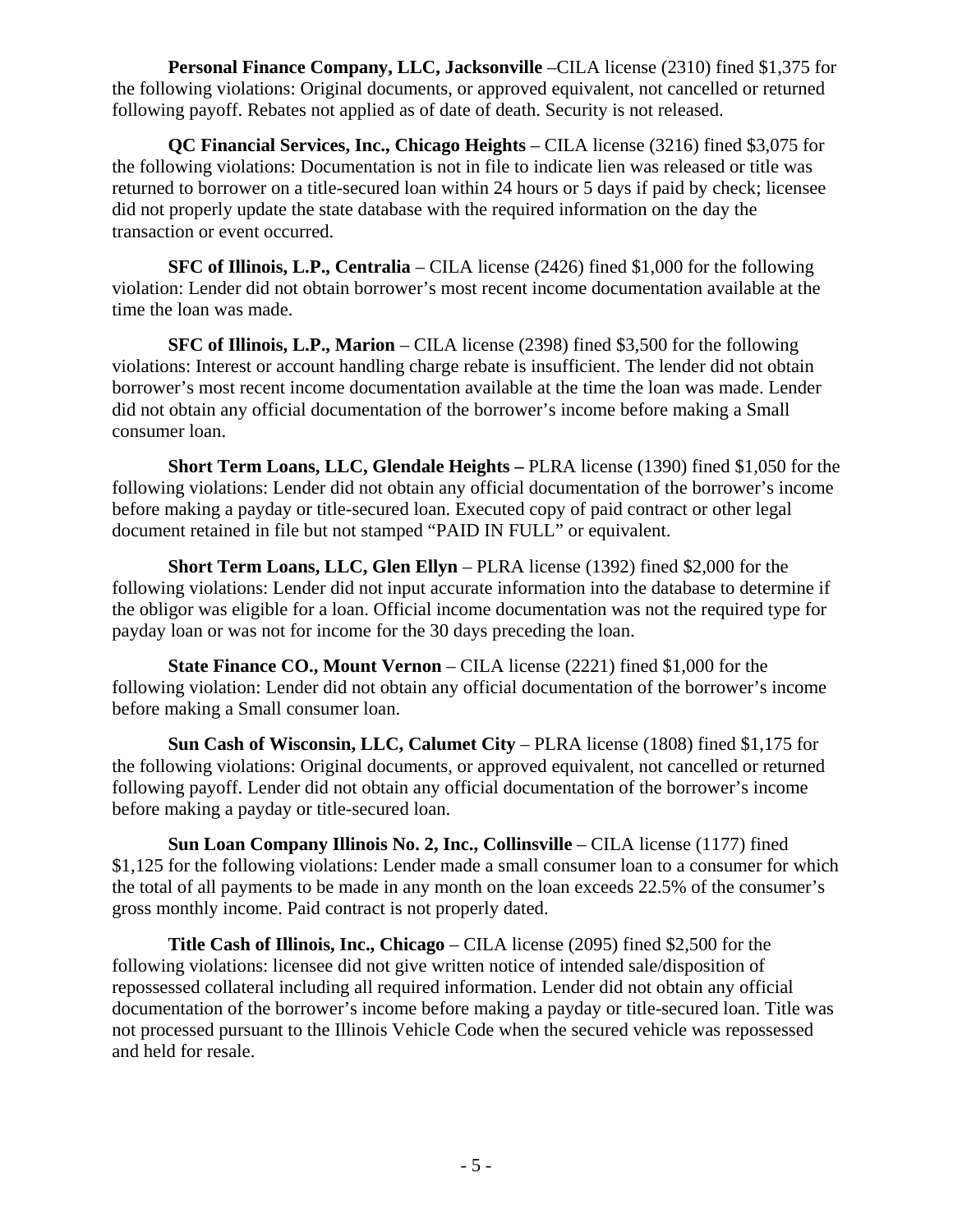**Title Lenders, Inc., Joliet** – CILA license (2196) fined \$1,225 for the following violations: The title-secured loan or refinancing agreement does not contain the required initialed statement providing DFI's toll-free number to call for Debt Management Service information. Lender did not enter into the database that the borrower's loan was paid in full or cancelled on the day the transaction was made. File does not contain evidence of a contract signed or acknowledged by borrower.

 **Title Lenders, Inc., Crystal Lake –** CILA license (2964) fined \$1,150 for the following violations: Improper simple interest calculations. Lender did not immediately take possession of the original title registered to the borrower(s) on the title-secured loan.

 **TitleMax of Illinois, Inc., Highland** – CILA license (3305) fined \$1,550 for the following violations: Title-secured lender did not obtain borrower's most recent income documentation available at the time the loan was made. Lender did not input accurate information into the database to determine if the obligor was eligible for a loan; licensee did not properly update the state database with the required information within 90 days of when the events occurred.

 **TitleMax of Illinois, Inc., Naperville** – CILA license (3702) fined \$1,050 for the following violations: Lender did not input accurate information into the database to determine if the obligor was eligible for a loan; licensee did not properly update the state database with the required information on the day the transaction or event occurred.

 **TitleMax of Illinois, Inc., Cahokia** – CILA license (3289) fined \$1,150 for the following violations: Original documents, or approved equivalent, not cancelled or returned following payoff. Lender did not input accurate information into the database to determine if the obligor was eligible for a loan.

 **TitleMax of Illinois, Inc., Collinsville** – CILA license (3562) fined \$1,250 for the following violations: Lender made a title-secured loan with a scheduled monthly payment exceeding 50% of the obligor's gross monthly income. Title-secured lender did not obtain borrower's most recent income documentation available at the time the loan was made.

 **TitleMax of Illinois, Inc., Elmwood Park** – CILA license (3713) fined \$2,750 for the following violations: Lender did not input accurate information into the database to determine if the obligor was eligible for a loan; licensee did not properly update the state database with the required information on the day the transaction or event occurred.

 **TitleMax of Illinois, Inc., Belleville** – CILA license (3302) fined \$1,025 for the following violations: Documentation is not in file to indicate lien was released or title was returned to borrower on a title-secured loan within 24 hours or five days if paid by check. Lender did not input accurate information into the database to determine if the obligor was eligible for a loan.

 **TitleMax of Illinois, Inc., Fairview Heights** – CILA license (3248) fined \$1,375 for the following violations: Original documents, or approved equivalent, not cancelled or returned following payoff. Documentation is not in file to indicate lien was released or title was returned to borrower on a title-secured loan within 24 hours or 5 days if paid by check; licensee did not deliver or mail to the borrower an affidavit of defense.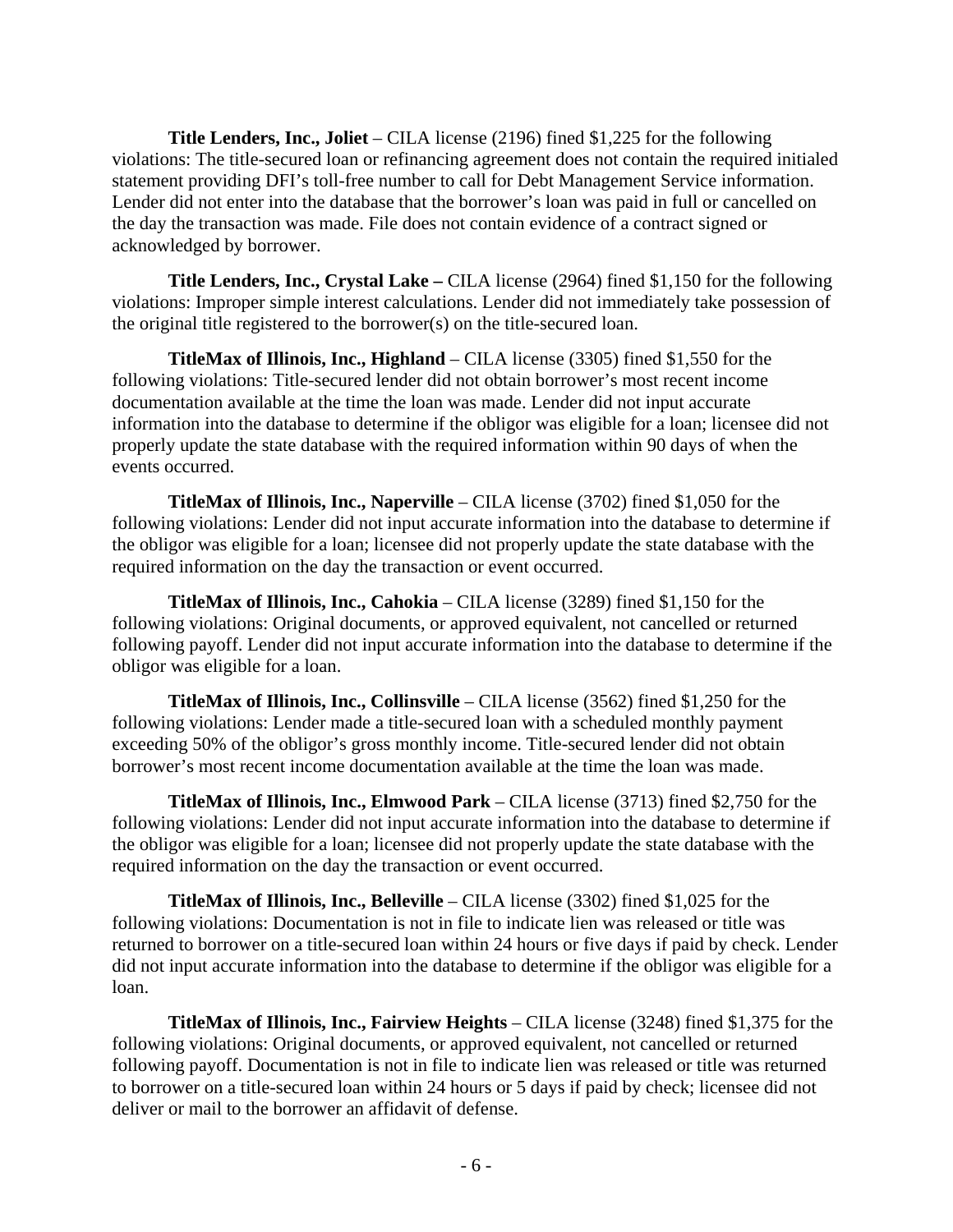**Tri-State Financial Services, Inc., Calumet City – PLRA license (1674) fined \$2,025** for the following violations: Original documents, or approved equivalent, not cancelled or returned following payoff. Lender did not input accurate information into the database to determine if the obligor was eligible for a loan. File does not contain evidence of a contract signed or acknowledged by borrower.

 **United Cash Express, Inc., Moline –** PLRA license (1806) fined \$4,450 for the following violations: The loan contract does not accurately disclose the schedule of payments of the total of payments. Lender did not obtain any official documentation of the borrower's income before making a payday or title-secured loan

 **ViewTech Financial Services, Inc., Anaheim, CA** – CILA/SFA license (3556) fined \$1,500 for the following violation: Annual Percentage Rate and Finance charge in the Truth in Lending disclosure are not more conspicuous than the other items in the disclosure. All disclosures should be made clearly, conspicuously and in a meaningful sequence.

 **World Finance Corporation of Illinois, Salem** – CILA license (3531) fined \$20,150 for the following violations: Security is not properly disclosed. Lender did not input information into the database within 90 days after making a Small consumer loan.

**World Finance Corporation of Illinois, Herrin** – CILA license (2060) fined \$4,275 for the following violations: Original documents, or approved equivalent, not cancelled or returned following payoff. The lender did not obtain borrower's most recent income documentation available at the time the loan was made. Lender did not obtain any official documentation of the borrower's income before making a Small consumer loan.

 **World Finance Corporation of Illinois, Rochelle** – CILA license (2978) fined \$3,100 for the following violations: Security is not properly disclosed. The lender did not obtain borrower's most recent income documentation available at the time the loan was made. Lender did not accurately input borrower's gross monthly income into the database for a small consumer loan.

# **Professional Regulation**

#### **APPRAISER**

**Harry Fishman, Lincolnwood** – certified general real estate appraiser license (553- 000255) reprimanded for committing a series of errors and omissions in communicating a report in Highland Park, IL after he failed to adequately describe and analyze the subject's excess land, failed to discuss sufficiently the rent charged by the subject's owner to himself, and failed to communicate sufficient information about declining market conditions.

**Mitchell Perlow, Buffalo Grove** – certified general real estate license (553-000338) reprimanded after he committed a series of errors and omissions in communicating a report that he reviewed and approved.

**Britton Oglesby, Godfrey** – certified residential real estate appraiser license (556- 003011) indefinitely suspended for a minimum of five years based on allegations he produced an appraisal report with numerous errors and inconsistencies, including describing the property as being in average condition when in fact the property was in exceptionally poor condition.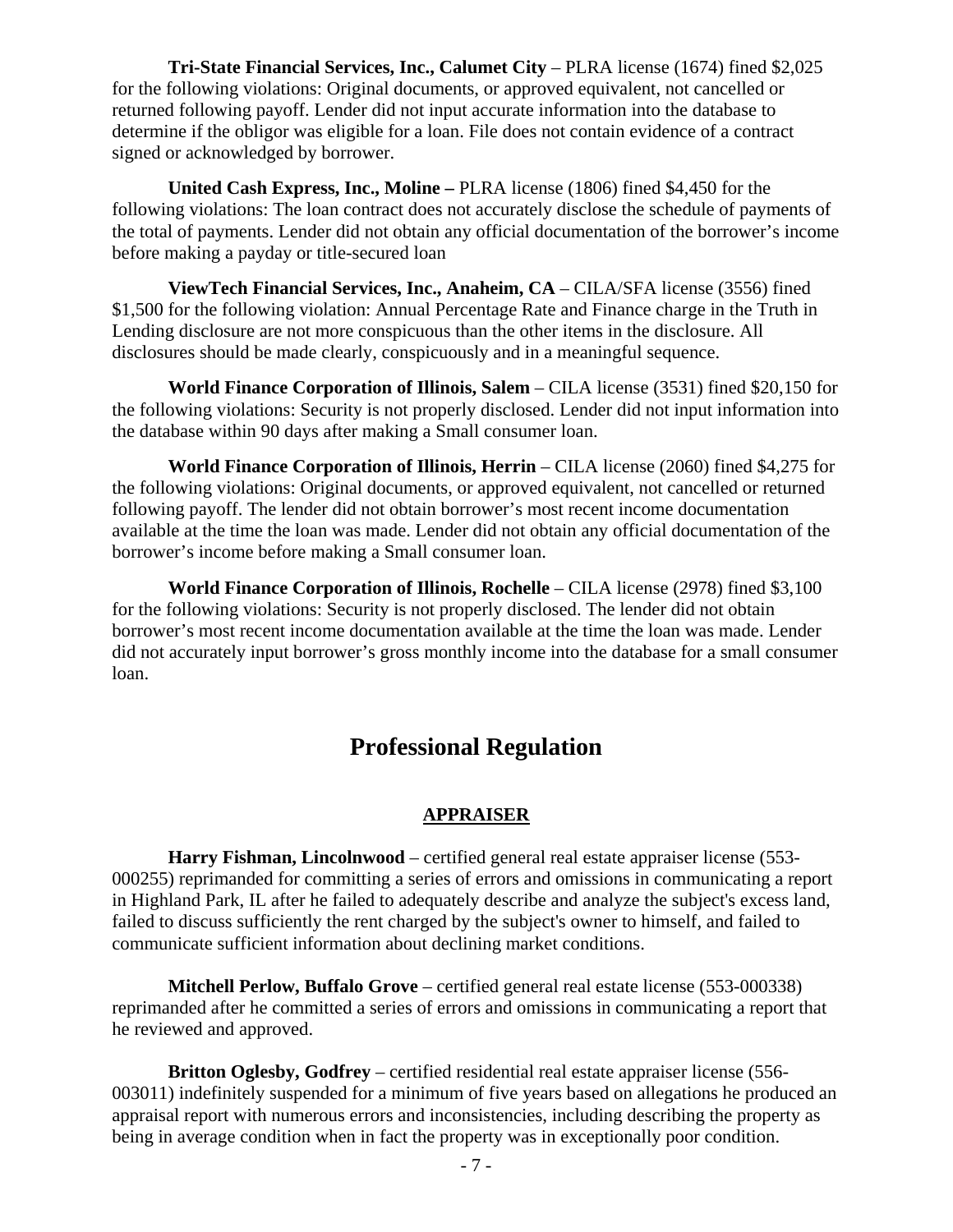**Scott Reicin, Deerfield** – certified residential real estate appraiser license (556-003455) placed on indefinite probation for a minimum of two years after he communicated an appraisal of real estate incorrectly identifying the neighborhood's market condition as "in balance" and "stable" and after incorrectly reported zoning limitations, failed to support market rents, and also failed to develop a credible cost approach.

**Charles Walsh, Cary** – certified residential real estate appraiser license (556-001252) revoked for not paying a \$1,000 fine as required in the Consent to Administrative Supervision signed by the Director on November 26, 2012.

**Charles Walsh, Cary** – certified residential real estate appraiser license (556-001252) reprimanded for not complying with the terms of a Director's Order.

#### **ARCHITECTS, LAND SURVEYORS, PROFESSIONAL ENGINEERS AND STRUCTURAL ENGINEERS**

**Structural Resources, Inc., Oakbrook Terrace** – professional design firm license (184- 001244) assessed a \$500 fine for operating its business on a non-renewed professional design firm license.

## **BARBER, COSMETOLOGY, ESTHETICS AND NAIL TECHNOLOGY**

**Malcolm Braswell, Chicago** – barber license (006-062842) placed in refuse to renew status for being more than 30 days delinquent in the payment of child support.

**Freddy Jackson, Chicago** – barber license (006-064160) placed in refuse to renew status for being more than 30 days delinquent in the payment of child support.

**Jessica Pizano, Moline** –barber license (006-059681) reinstated to indefinite probation effective upon payment of fees and filing of forms.

**John Tomlin, Memphis, TN** – barber license (006-062172) placed in refuse to renew status for being more than 30 days delinquent in the payment of child support.

**Roger Williams, Chicago** – barber license (006-062603) placed in refuse to renew status for being more than 30 days delinquent in the payment of child support.

**Jeffrey Seaton, Decatur** – barber license (006-063807) placed in refuse to renew status for being more than 30 days delinquent in the payment of child support.

**Miriah Davis, Monmouth** – cosmetology license (011-289022) automatically and indefinitely suspended based on violation of probation.

**Eum Kim, Northbrook** – cosmetology license (011-254896) reprimanded and fined \$500 based on aiding and assisting the unlicensed practice of barbering or cosmetology and operated salon prior to licensure.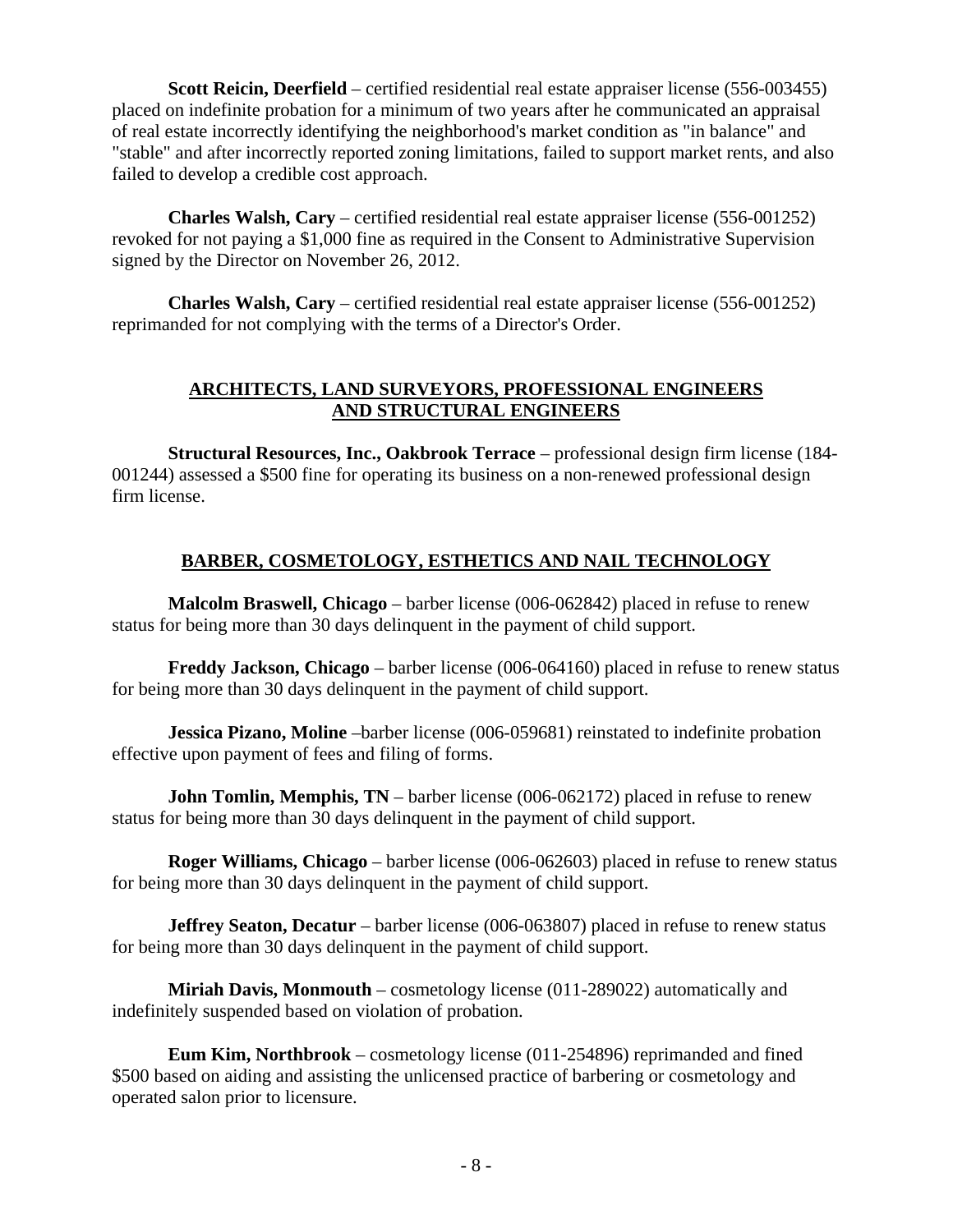**Jessica Sheppard, Naperville** – cosmetology license (011-302490) issued and placed on non-reporting probation for one year due to prior criminal convictions.

**Esther Alvarez, Chicago** – cosmetology teacher license (012-002800) reprimanded and fined \$500 after operated cosmetology school on a non-renewed license.

**Trendz Beauty Inc., Orland Park** – salon/shop registration (189-010705), **Trendz Beauty Four Land, Inc., Orland Park** – (unlicensed), **Trendz Beauty Group LLC, Orland Park** – (unlicensed) and **Reema Khan, Chicago** – cosmetologist license (011-261902) all ordered to cease and desist engaging in the operation of a salon until properly licensed.

**Mallory Kubala, New Baden** – (unlicensed) ordered to cease and desist the unlicensed practice of cosmetology or barbering.

#### **DENTAL**

**Tereau Pearson, Evanston** – dental license (019-022397) placed on probation for one year for violation of the Dental Practice Act.

 **Sharon Poczatek, Albuquerque, NM** – dental license (019-015900) restored to probation for a minimum of two years effective upon receipt of evaluation evidencing proof of capacity to perform as a Dentist, payment of fees and filing of forms.

#### **DETECTIVE, ALARM, SECURITY, FINGERPRINT VENDOR AND LOCKSMITH**

**Scott Hanson, Western Springs** – private alarm contractor license (124-001215) suspended for three years, followed by probation for five years for failure to supervise employees while licensee-in-charge at Pinnacle Security, LLC.

The following individuals' permanent employee registration cards were suspended for being more than 30 days delinquent in the payment of child support:

| .129-324806 |
|-------------|
| .129-262213 |
| .129-140823 |
| .129-049649 |
| .129-322989 |
| .129-363640 |
|             |
|             |
| .129-051018 |
| .129-298457 |
| .129-336949 |
| .129-347738 |

**Jared Blaha, Hampshire** – permanent employee registration card (129-367721) issued and placed on probation for one year due to criminal convictions.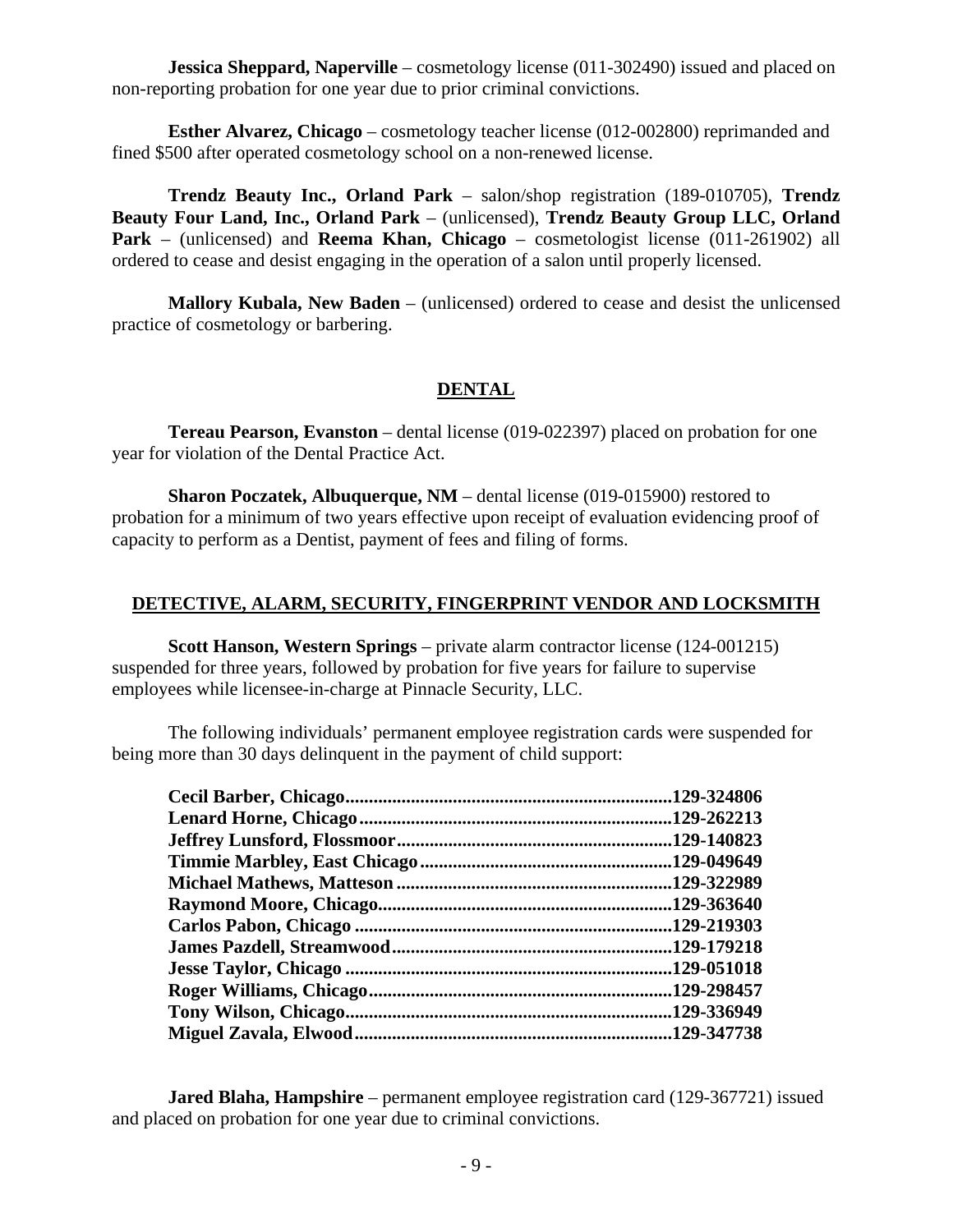**Kyle Bobinas, Hoffman Estates** – permanent employee registration card (129-367733) issued and placed on probation for two years due to criminal convictions.

**Delorean Buckner, Chicago** – permanent employee registration card (129-294374) renewed on probation for two years effective upon payment of fees and filing of forms.

**Ronald Byrd, Chicago** – permanent employee registration card (129-367712) issued and placed on probation for one year due to criminal convictions.

**Nicholas Camerino, Tinley Park** – permanent employee registration card (129-367716) issued and placed on probation for one year due to criminal convictions.

**Thomas Giacobbe, Melrose Park** – permanent employee registration card (129-300342) placed on probation for three years due to criminal convictions.

**Keith Leisher, Montgomery** – permanent employee registration card (129-322957) placed on non-reporting probation for one year after pled guilty to disorderly conduct in 2010 and theft in 2012.

**Timothy Markiewicz, Rockford** – permanent employee registration card (129-367730) issued and placed on probation for three years due to criminal convictions.

**Tramell McGraw-Anderson, Chicago** – permanent employee registration card (129- 367713) issued and placed on probation for two years for failure to disclose criminal convictions.

**Mitchell Morrow, Chicago** – permanent employee registration card (129-328867) placed in refuse to renew status for failure to appear at a Department Conference.

**Carmelita Montgomery, Chicago** – permanent employee registration card (129- 268205) restored to probation for one year and effective upon payment of fees and filing of forms.

**Travis Rogers, Chicago** – permanent employee registration card (129app3121693) issued and placed on probation for two years due to criminal convictions.

**William Stalowy, Wauconda** – permanent employee registration card (129-367722) issued and placed on probation for one year due to criminal convictions.

**Wynton Collins, Chicago** – firearm control cards (229-072601 and 229-072760) revoked for failure to possess a valid Firearm Owner's Identification Card (FOID).

**Carlos Pabon, Chicago** – canine handler authorization card (267-000020) suspended for being more than 30 days delinquent in the payment of child support.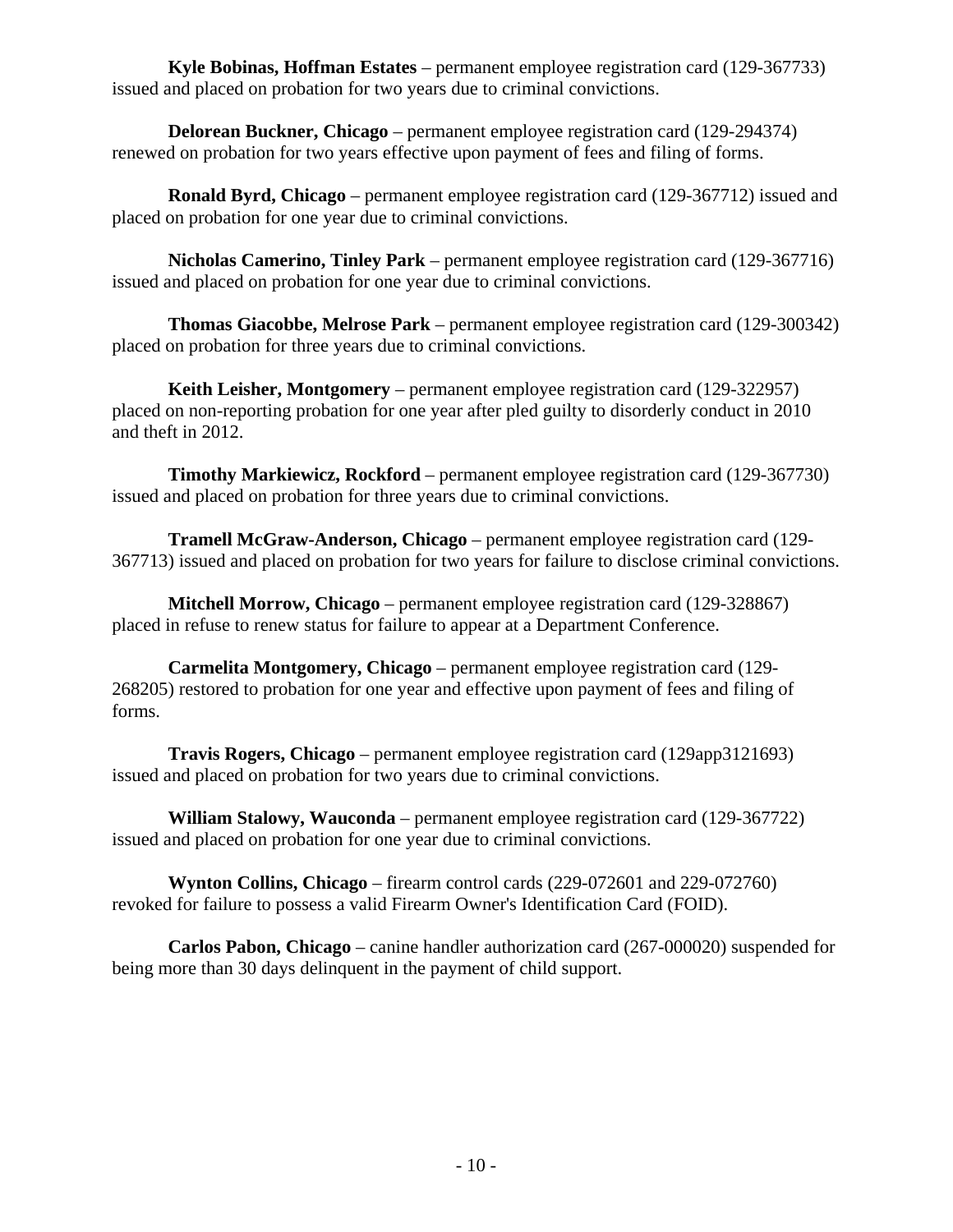#### **DIETETIC & NUTRITION**

**Lora Greathouse, Mount Vernon** – (unlicensed) ordered to cease and desist unlicensed practice of a licensed nutritionist.

#### **MASSAGE THERAPY**

**James Rainbolt, Algonquin** – massage therapist license (227-009075) placed in refuse to renew status after being convicted of unlawful possession of a controlled substance, a felony, in November 2012.

### **MEDICAL**

**Jonathan Annis, Carmel, CA** – physician and surgeon license (036-101959) placed in refuse to renew status because of his failure to report to the Department the termination of his eligibility to participate in the Medical Assistance Program by the Illinois Department of Healthcare and Family Services, which was an adverse final action by a government agency.

**Jeffrey Dardinger, Cincinnati, OH** – physician and surgeon license (036-103382) and controlled substance licenses (336-064637l, 336-068220 & 336-068219) permanently revoked because he was convicted of a criminal act that requires registration under the Sex Offender Registration Act.

**Joseph DiBeneditto, Paintsville, KY** – physician and surgeon license (036-064688) placed in refuse to renew status after being disciplined by the state of Kentucky.

**Anthony Garcia, Walnut, CA** – physician and surgeon license (036-109200) and controlled substance license (336-078158) summarily suspended for failure to disclose information and/or falsifying documentation to obtain licensure.

**John Glover, Belleville** – physician and surgeon license (036-053708) placed in refuse to renew status after his Arizona medical license was placed on probation, following a medical malpractice settlement for failing to diagnose lung cancer in a patient.

**Shagufta Khan, Chicago** – physician and surgeon license (036-050585) indefinitely suspended after being disciplined by the Medical Board of California.

**Shaban Mahmoud, Lima, OH** – physician and surgeon license (036-098024) placed in refuse to renew status after being disciplined by the state of Ohio.

**Dorothy Novak, Hayward, WI** – physician and surgeon license (036-064630) placed in refuse to renew status after being disciplined by the state of Wisconsin.

**Carl Salzman, Del Mar, CA** – physician and surgeon license (036-048084) placed in refuse to renew status after being disciplined by the state of Florida.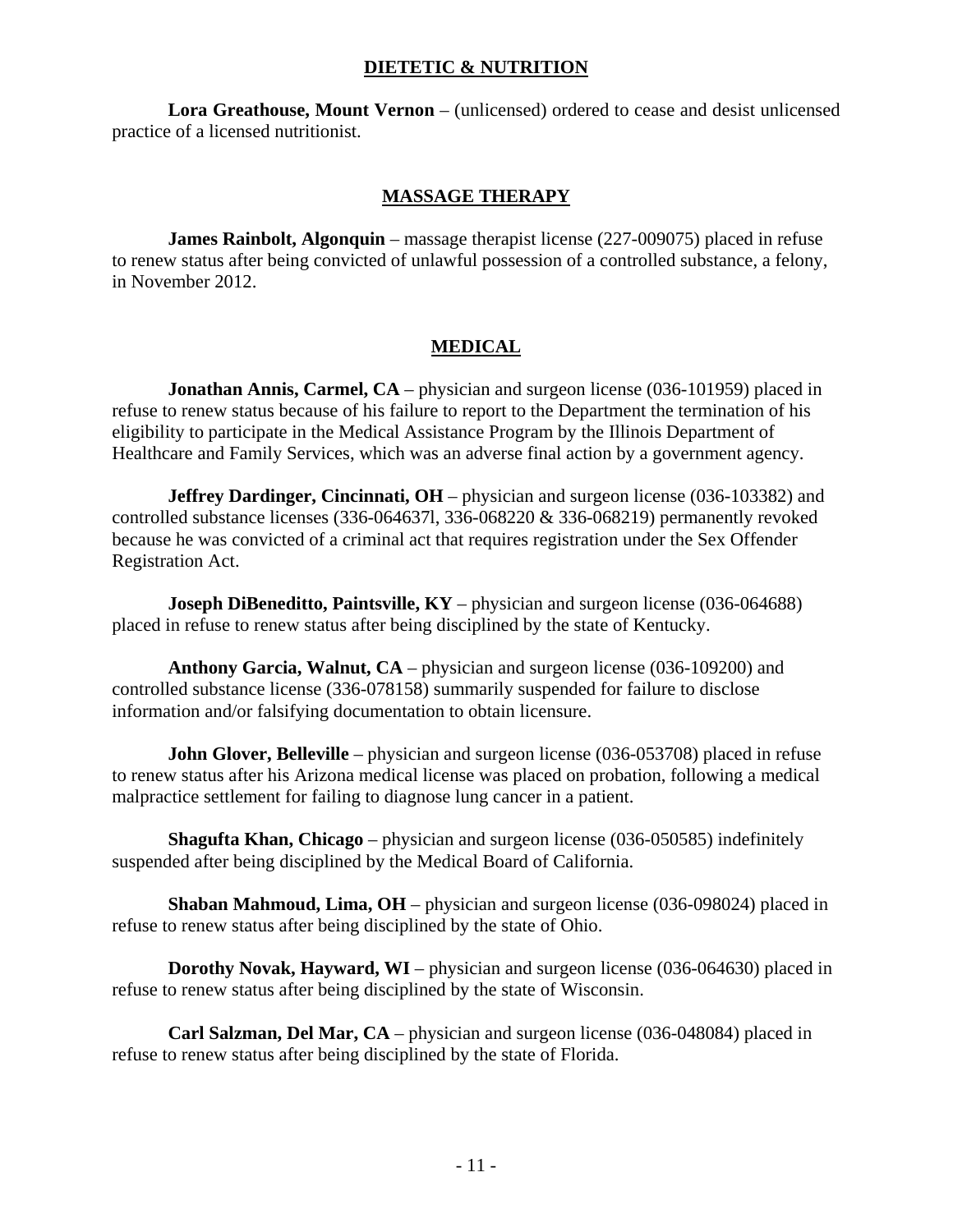**Valerie Sloan, Jonesboro, AR** – physician and surgeon license (036-129295) and controlled substance (336-090797) license summarily suspended for prior discipline by the state of Arkansas, and for violating state or federal laws relating to controlled substances, to wit: surrendering her AR license to practice medicine in lieu of continuing disciplinary proceedings on an Emergency Order of Suspension based on allegations of creating fraudulent prescriptions, diverting controlled substances for personal use, and habitual use of a habit-forming drugs.

**John Wagner, Warren, MI** – physician and surgeon license (036-100561) placed in refuse to renew status after his Michigan medical license was suspended following a violation of the appropriate standard of care and a substance abuse violation.

**Clemente Zulueta, Jackson, KY** – physician and surgeon license (036-096943) placed in refuse to renew status after being disciplined by the state of Kentucky.

**Kirk Price, Springfield** – chiropractic license (038-005712) restored to indefinite probation for a minimum of one year and fined \$5,000.

**Mohamed Elsamahi, Marion** – licensed physician assistant license's (085-001661) probation from 2009 was extended for a minimum of two more years and fined \$10,000 and controlled substance license (385-000629) restored to a 30 day suspension due to a violation of Department's probation.

#### **NURSING**

**Julie Apollo, Skokie** – registered nurse license (041-254502) indefinitely suspended for a minimum of one year based on being disciplined by the state of California for repeated violations of probations.

 **Cynthia Arseneau, Kankakee** – registered nurse license (041-331480) restored to indefinite probation for a minimum of three years.

 **Elaine Casello, Nashville, TN** – registered nurse license (041-411746) issued with reprimand due to a sister-state discipline.

**Carmen Chy, Lincolnwood** – registered nurse license (041-205034) restored to probation for three years and effective upon payment of fees and filing of forms.

 **Leo Coplea, Urbana** – registered nurse license (041-323038) automatically, indefinitely suspended for a minimum of one year due to a violation of a probation order entered on February 8, 2013.

**Jacqueline Sturgis, Springfield** – registered nurse license (041-315089) restored to indefinite probation for a minimum of three years.

**Brenda Whiting, Quincy** – licensed practical nurse license (043-088247) restored to indefinite probation with work restriction for a minimum of three years and effective upon payment of fees, filing of forms, and completion of continuing education and/or examination.